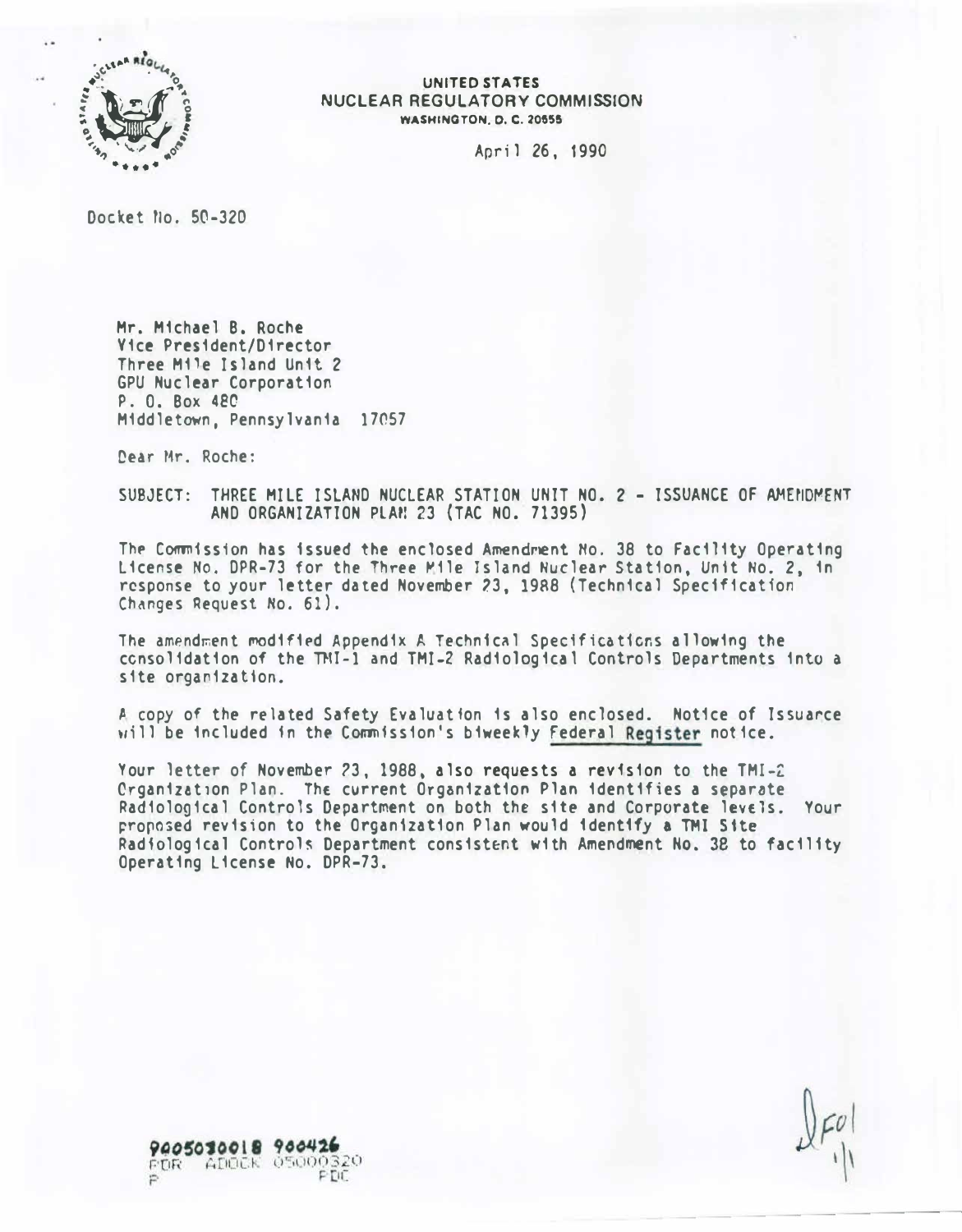#### Mr. M. B. Roche - 2 -

The proposed changes will not eliminate any vital positions or functions within the TMI-2 organization, nor will it change the personnel qualifications for these positions. It represents an organizational realignment consistent with the progress of the cleanup. We, therefore, approve your proposed revision to the Organization Plan. The enclosed Figures 1.1 and 1.2, Rev. 23 should be substituted for the existing GPUN Organization Flar, Figures 1.1 and 1.2.

Sincerely,

Mul Dr. Marik

Michael T. Masnik, Senior Project Manager Project Directorate 1-4 Division of Reactor Projects - 1/ll Office of Nuclear Reactor Regulation

Enclosures:

1. Amendment No. 38 to DPR-73

2. Safety Evaluotion

3. Revision 23 to Organization Plan

cc w/enclosures: See next page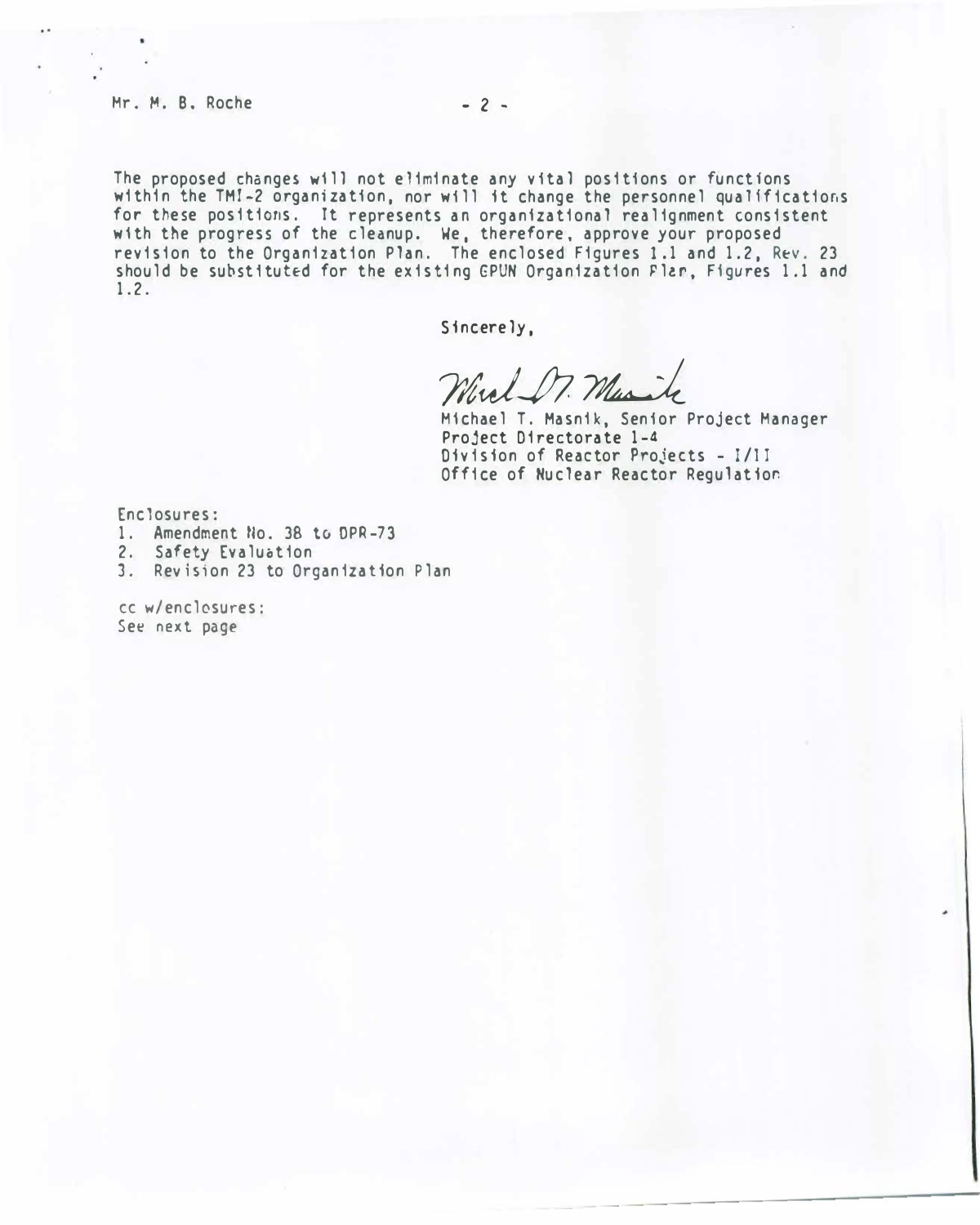The proposed changes will not eliminate any vital positions or functions within the TMT -2 organization, nor will it change the personnel qualifications with the progress of the cleanup. We, therefore, approve your proposed for these positions. It represents an organizational realignment consistent revision to the Organization Plan. The enclosed Figures 1.1 and 1.2, Rev. 23 should be substituted for the existing GPUN Organization Plan, Figures 1.1 and 1. 2.

Sincerely,

## $.1 s1$

Michael T. Masnik, Senior Project Manager Project Directorate 1-4 Division of Reactor Projects – I/II Office of Nuclear Reactor Regulation

- --------------------------

Enclosures:

- 1. Amendment No. 38 to DPR-73
- 2. Safety Evaluation
- 3. Revision 23 to Organization Plan

cc w/enclosures:<br>See next page

| $FC$ $LA$ : $PDI - 4$                                         | $PM \cdot PDI - 4$ : OGC |                 | $:D$ $RD$ $I$ 4 |                                                                                           |
|---------------------------------------------------------------|--------------------------|-----------------|-----------------|-------------------------------------------------------------------------------------------|
| AME : SMOPPES                                                 | MMSn1k:bld               |                 | : Jstalz        | vicycon resear (esse), consumer (essex research recent recent research ' essex research - |
| $\cdots \cdots \cdots \cdots \cdots$<br><b>ATE : 04/18/90</b> | $:04/\sqrt{3}/90$        | $:04/\sqrt{90}$ | :04//(190)      |                                                                                           |

OFFICIAL RECORD COPY Document *Name:* TMJ2 AMEND 71395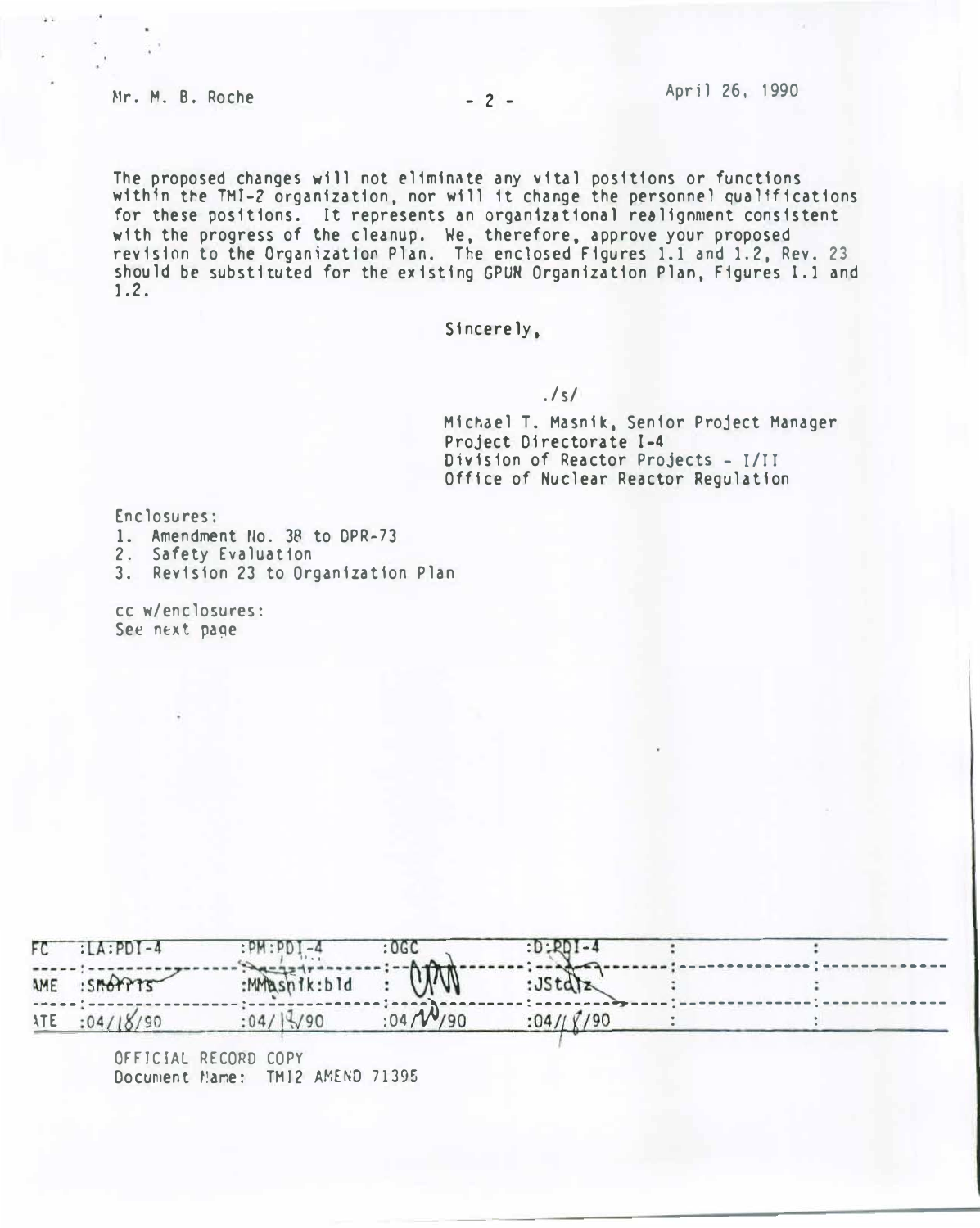April 26, 1990 DATED:

 $\lambda$ 

AMENDMENT NO. 38 TO FACILITY OPERATING LICENSE NO. DPR-73 Decket File PDI-4 Reading<br>SVarga, 14/E/4 BBoger 14/A/2 **JStolz SNorris MMasnik** OGC (for information only) DHagan, 3302 MNBB EJordan, 3302 MNBB<br>GH111 (4)<br>Wanda Jones JCalvo ACRS (10) GPA/PA OC/LFMB

cc: Plant Service list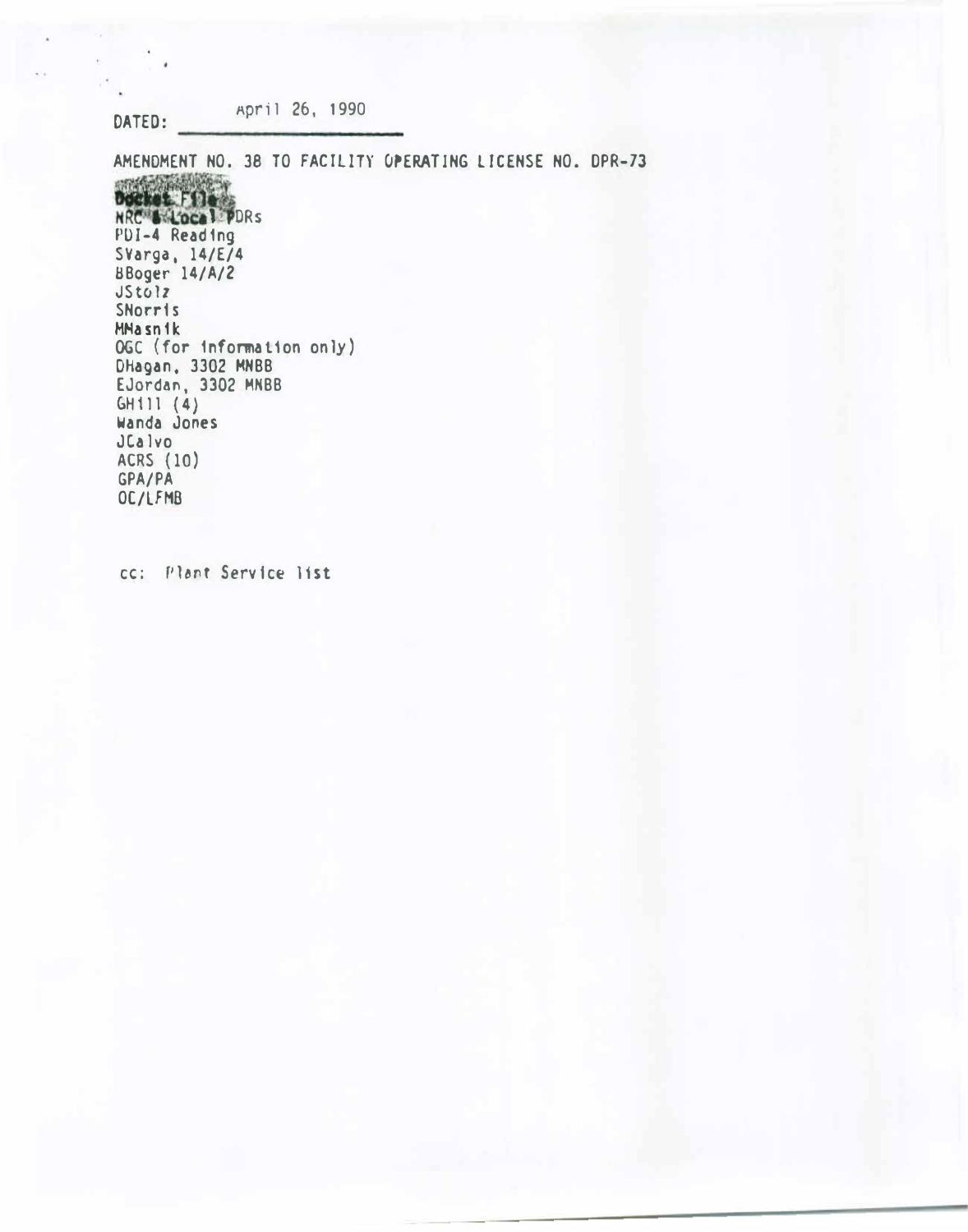Mr. M. B. Roche GPU Nuclear Corporation Unit No. 2

cc:

-98

Regional AGministrator, Region I U.S. Nuclear Regulatory Commission 475 Allendale Road King of Prussia, PA 19406

Dr. Judith H. Johnsrud Environmental Coalition on Nuclear Power 433 Orlando Avenue State College, PA 16801

Ernest l. Blake, Jr., Esquire Shaw, Pittman, Potts, and Trowbridge 2300 � Street, N.W. Washington, DC 20037

Secretary U.S. Nuclear Regulatory Commission Washington, DC 20555

Sally S. Klein, Chairperson Dauphin County Board of Commissioners Dauphin County Courthouse Front and Market Streets Harrisburg, PA 17120

Thomas M. Gerusky, Director Bureau of Radiation Protection Department of Environmental Resources P. 0. Box 2063 Harrisburg, PA 17120

Ad Crable lancaster New Era 8 West King Street Lancaster, PA 17601

U.S. Department of Energy P. 0. Box 88 Middletown, PA 17057

David J. McGoff Office of LWR Safety and Technology NE-23 U.S. Department of Energy Washington, DC 20545

Three Mile Island Nuclear Station

Frank LYnch, Editorial The Patriot 812 Market Street Harrisburg, PA 17105

Robert B. Borsum Babcock & Wilcox Nuclear Power Division Suite 525 1700 Rockville Pike Rockville, MD 20852

Marvin I. lewis 7801 Roosevelt Blvd. /62 Philadelphia, PA 19152

Jane Lee 183 Valley Road Etters, PA 17319

Walter W. Cohen, Consumer Advocate Department of Justice Strawberry Square, 14th Floor Harrisburg, PA 17127

Mr. Edwin Kinter Executive Vice President GPU Nuclear Corporation 100 Interpace Parkw�y Parsippany. NJ 07054

U.S. Environmental Prot. Agency Region III Office Attn: EIS Coordinator 841 Chestnut Street Philadelphia, PA 1910?

Francis I. Young Senior Resident Inspector (TMI-1) U.S.N.R.C. Post Office Box 311 Middletown, Pennsylvania 17057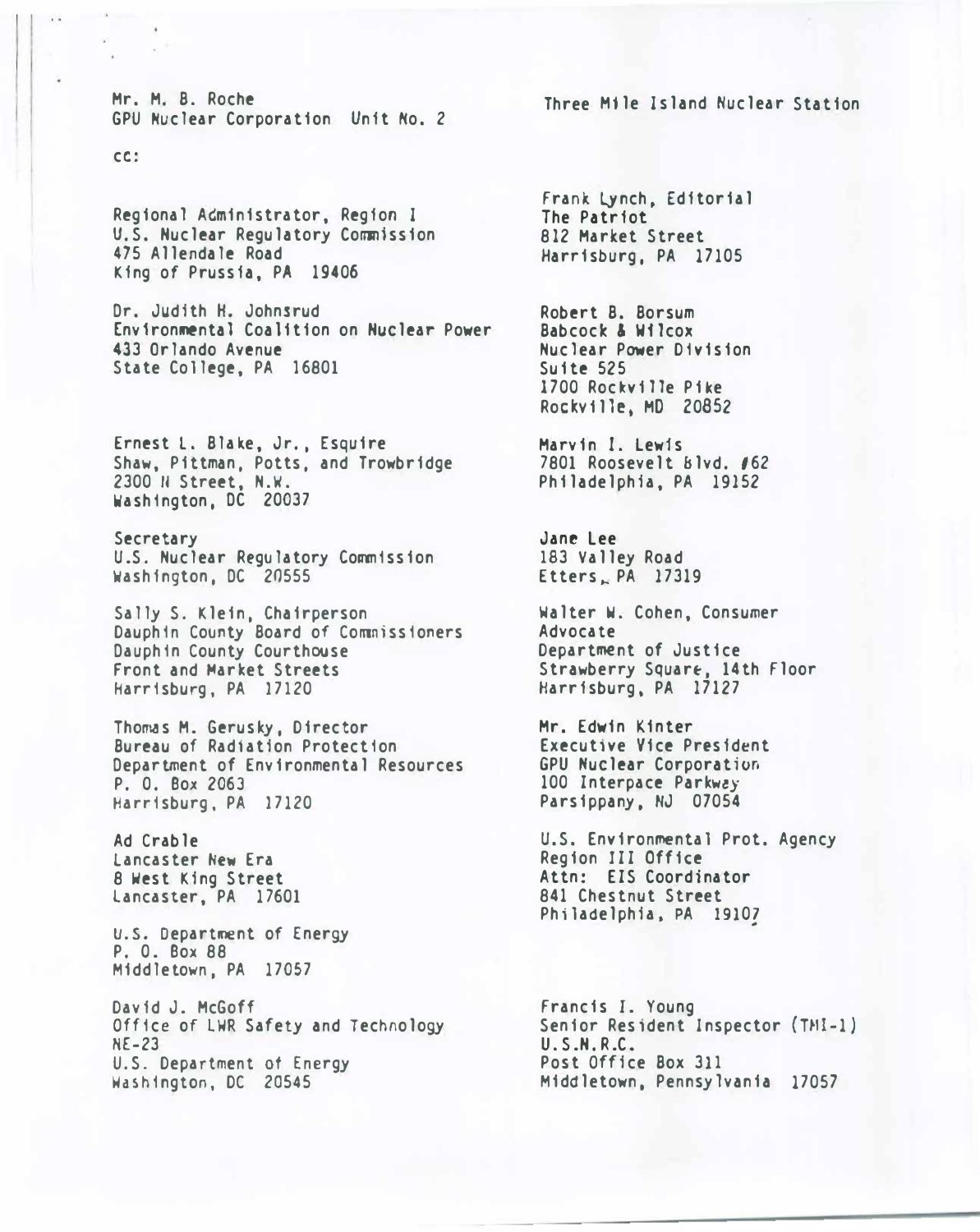.. 2-

Mr. M. B. Roche GPU Nuclear Corporation Unit No. 2

CC:

 $\Delta$ 

G. Kuehn GPU Nuclear Corporation

J. J. Byrne GPU Nuclear Corporation

Ms. Becky Harty Health Physics Department 2955 George Washington Way R1chland. Washington 99352 Three M11e Island Nuclear Station

 $\bullet$ 

R. E. Rogan GPU Nuclear Corporation

w. J. Marshall GPU Nuclear Corporat1on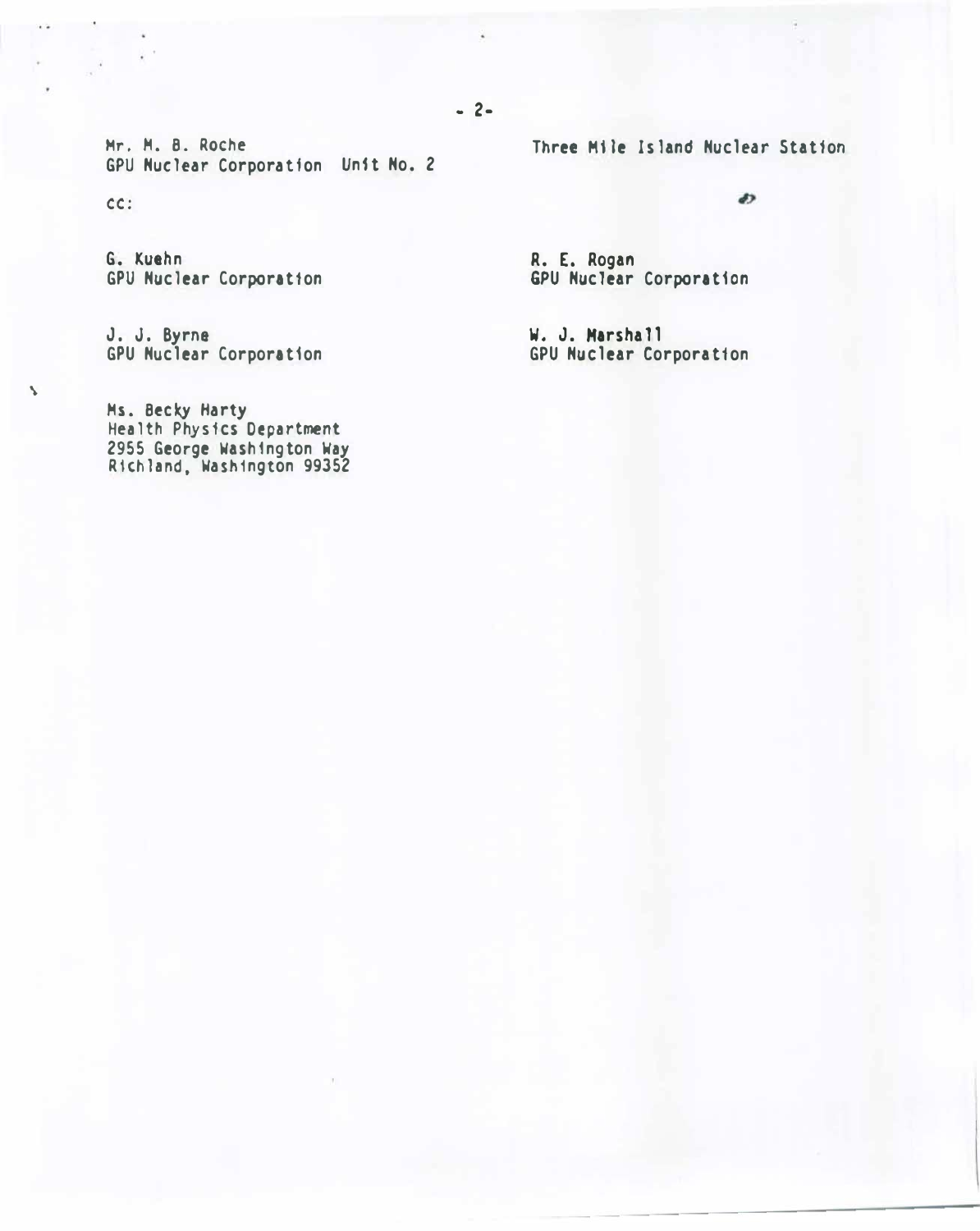

,.,

#### UNITED STATES NUCLEAR REGULATORY COMMISSION WASHINGTON, 0. C. Z0555

### GPU NUCLEAR CORPORATION

## DOCKET NO. 50-320

## THREE MILE ISLAND NUCLEAR STATION, UNIT NO. 2

### AMENDMENT TO FACILITY OPERATING LICENSE

Amendment No. 38 License No. OPR-73

- 1. The Nuclear Regulatory Commission (the Commission) has found that:
	- A. The application for amendment by GPU Nuclear Corporation, (the licensee) dated November 23, 1988, complies with the standards and requirements of the Ato�ic Energy Act of 1954, as amended (the Act), and the Commission's rules and regulations set forth in 10 CFR Chapter I;
	- B. The facility will operate in conformity with the application, the provisions of the Act, and the rules and regulations of the Commission:
	- C. There is reasonable assurance  $(1)$  that the activities authorized by this amendment can be conducted without endangering the health and safety of the public, and (1i) that such activities will be conducted in compliance with the Commission's regulations;
	- D. The issuance of this amendment will not be fnfmical to the common defense and security or to the health and safety of the public; and
	- E. The issuance of this amendment is in accordance with 10 CFR Part 51 of the Commission's regulations and all applicable requirements have been satisfied.

9005030021 90042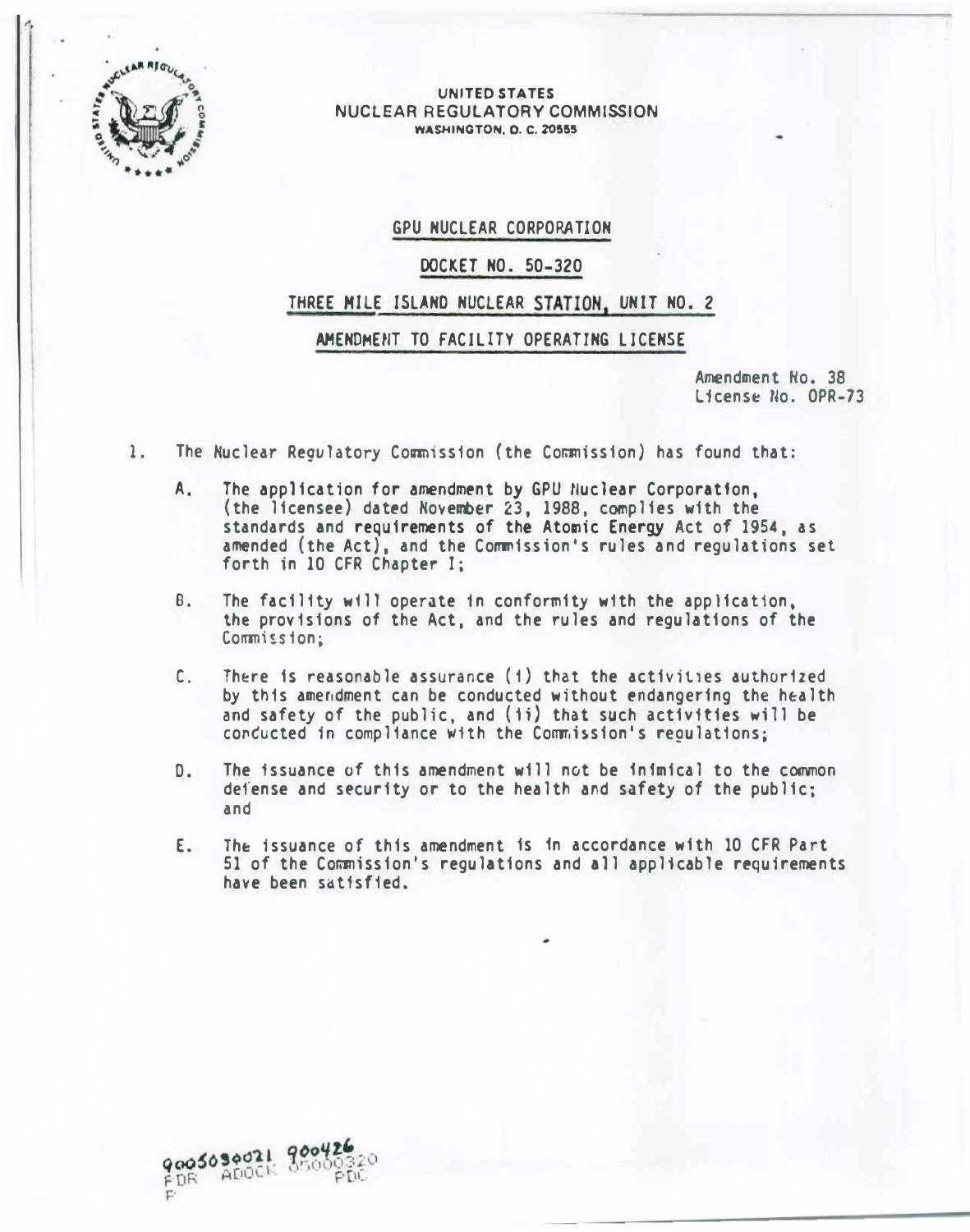- $2.$ Accordingly, the license is amended by changes to the Technical Specifications as indicated in the attachment to this license amendment, and paragraph 2.c.(2) of Facility Operating License No. DPR-73 is hereby amended to read as follows:
	- (2) Technical Specifications

The Technical Specifications contained in Appendix A, as revised through Amendment No. 38, are hereby incorporated in the license. GPU Nuclear Corporation shall operate the facility in accordance with the Technical Specifications.

This license amendment is effective as of its date of issuance, to be  $3<sub>1</sub>$ implemented within 30 days of issuance.

FOR THE NUCLEAR REGULATORY COMMISSION

John F. Stolz, Director Project Directorate I-4 Oivision of Reactor Projects - 1/11 Office of Nuclear Reactor Regulation

Attachment: Changes to the Technical Specifications

Date of Issuance: April 26, 1990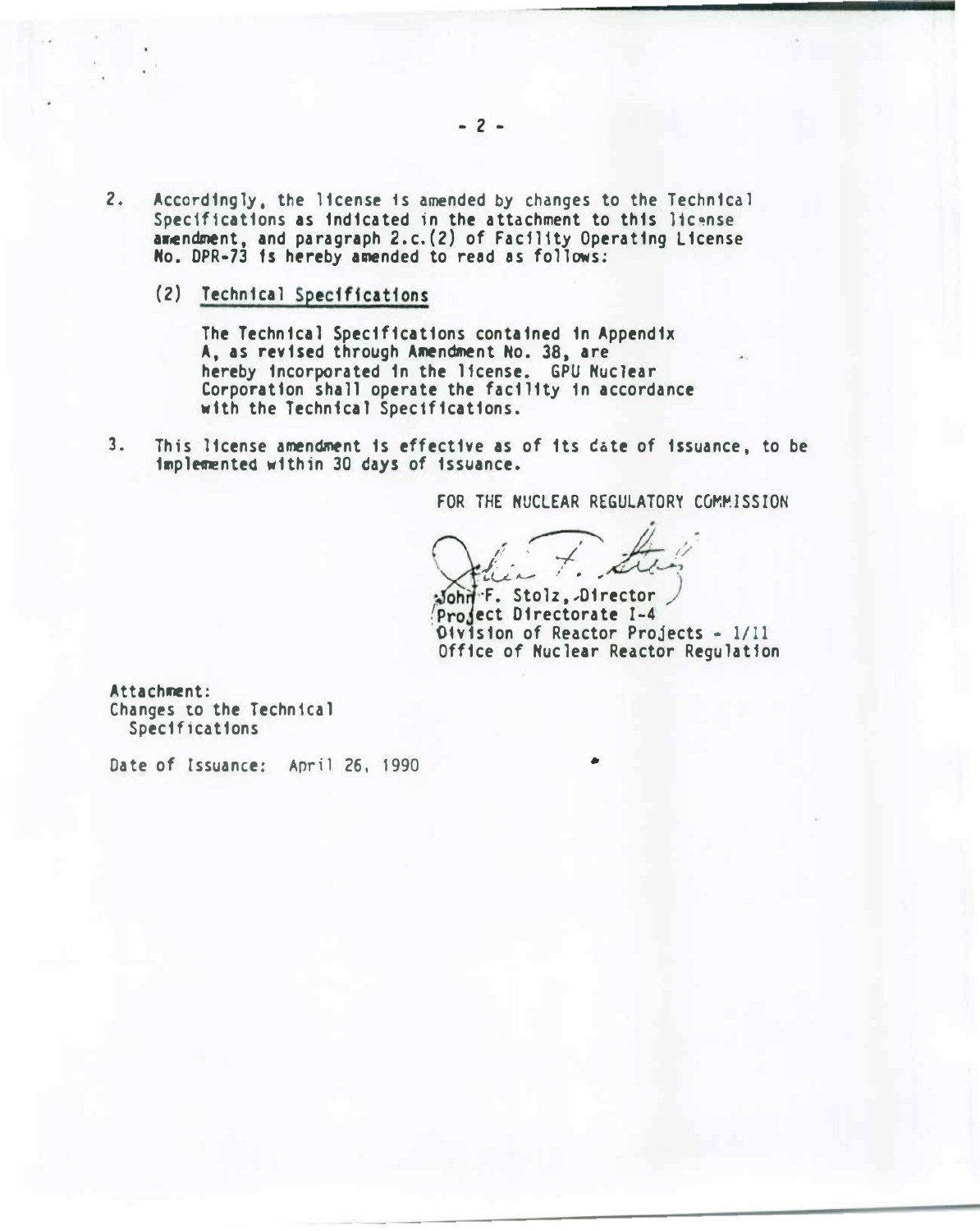# ATTACHMENT TO LICENSE AMENDMENT NO. 38

## FACILITY OPERATING LICENSE NO. DPR-73

# DOCKET NO. 50-320

Replace the following page of the Appendix A Technical Specifications w1th the attached page. The revised page is 1dent1f1ed by &�ndment nu�er and contains a vertical line indicating the area of change.

| Remove  | Insert  |
|---------|---------|
| $6 - 3$ | $6 - 3$ |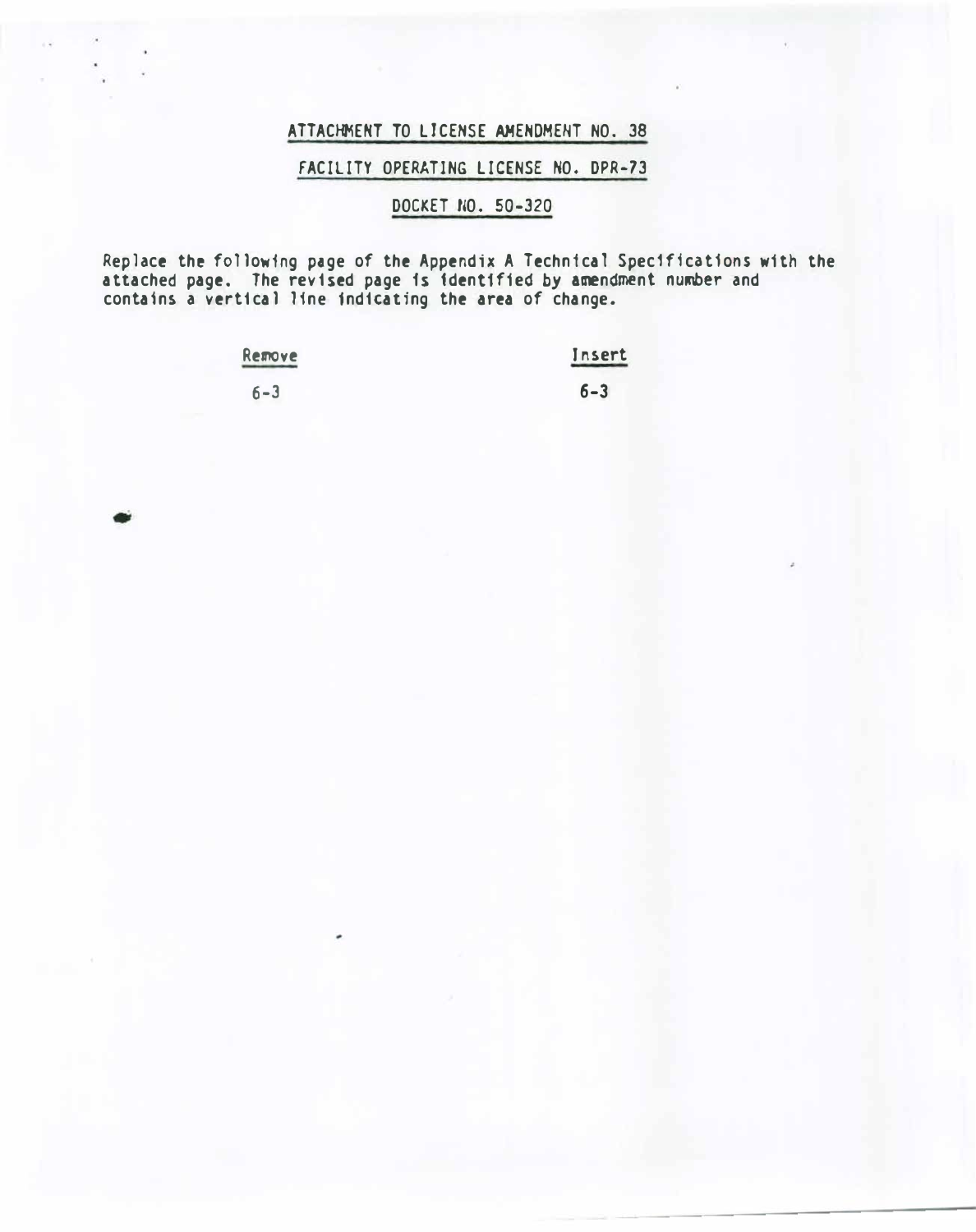### ADMINISTRATIVE CONTROLS

## 6.3 UNIT STAFF QUALIFICATIONS

6.3.1 Each member of the unit staff shall meet or exceed the minimum qualifications of ANSI-N 18.1 of 1971 for comparable positions unless otherwise noted in the Technical Specifications. During Modes 2 and 3, the requirements of ANSI N18.1-1971, that pertain to unit staff operator license qualifications shall not apply.

6.3.2 The Management position responsible for radiological controls shall meet or exceed the qualifications of Regulatory Guide 1.8 of 1977. Each Radiological Controls Technician in responsible positions/Foreman shall meet or exceed the qualifications of ANSI 18.1-1971, paragraph 4.5.2/4.3.2, or be formally qualified through an NRC approved TMI-2 Radiation Controls training program. Individuals who do not meet ANSI 18.1-1971 Section 4.5.2 are not considered technicians for purposes of determining qualifications but are permitted to perform work for which qualification has been demonstrated. All Radiological Controls Technicians will be qualified through training and examination in each area or specific task related to their radiological controls functions prior to their performance of those tasks.

#### 6.4 TRAINING

6.4.1 A retraining and replacement training program for the unit staff shall be maintained under the cognizance of the Plant Training Manager and shall meet or exceed the requirements and recommendations of Regulatory Guide 1.8 of 1977 Appendix "A" of 10 CFR Part 55 except that Radiological Controls training may be under the direction of Vice President-Radiological and Environmental Controls.

6.4.2 A training program for the Fire Brigade shall be maintained under the direction of the Plant Training Manager and shall meet or exceed the requirements of Section 27 of the NFPA Code-1976.

#### 6.5 REVIEW AND AUDIT

#### 6.5.1 Technical Review and Control

The.Office of TMI-2 Division Director and Support Division Vice-Presidents within GPU Nuclear Coporation as indicated in Organization Plan Figure 1.1, shall be responsible for ensuring the preparation, review. and approval of documents required by the activities within their functional area of responsibility for TMI-2. Implementing approvals shall be performed at the cognizant section manager/director level or above. Independent safety review and audit shall be conducted in accordance with this Technical Specification.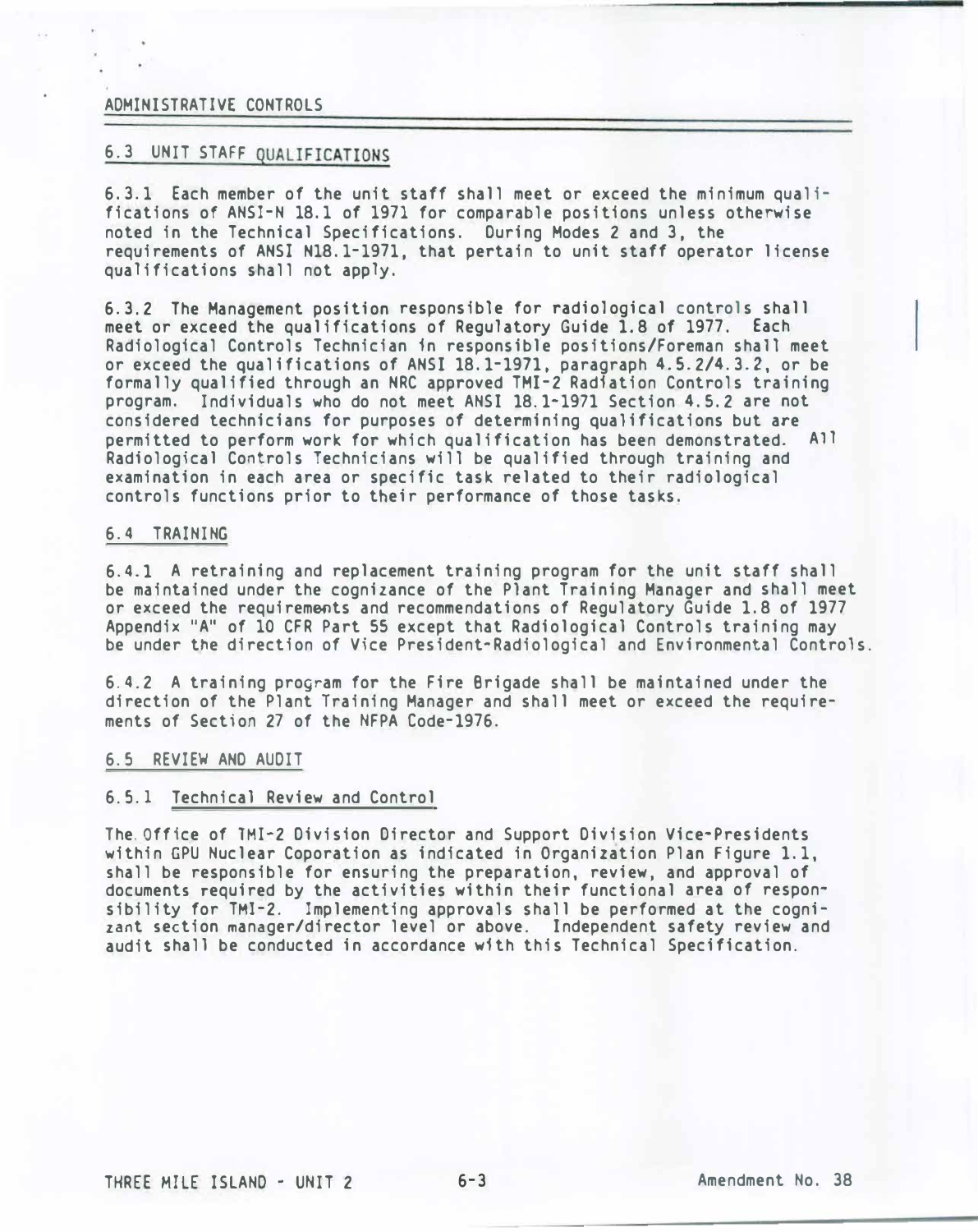

UNITED STATES NUCLEAR REGULATORY COMMISSION WASHINGTON, D. C. 20555

## SAFETY EVALUATION BY THE OFFICE OF NUCLEAR REACTOR REGULATION

## RELATED TO AMENDMENT NO. 38 TO FACILITY OPERATING LICENSE NO. DPR-73

### GPU NUCLEAR CORPORATION

### THREE MILE ISLAND NUCLEAR STATION, UNIT NO. 2

DOCKET NO. 50-320

### INTRODUCTION

by letter dated November 23, 1988, GPU Nuclear Corporation (GPUN or the licensee) requested the approval of a change to the Appendix R Technical Specifications of Facility Operating License No. DPR-73 for Three Mile Island Nuclear Stat1on, Unit No. 2. The proposed amendment would revise the technical specification by changing the title of the Manager, Radiological Controls TMI-2.

#### DISCUSSION AND EVALUATION

Following the completion of the current defueling effort at  $TMI-2$ , the licensee has proposed to consolidate the TMI-1 and TMI-2 Radiological Controls Departments into a single site organization. The licensee has determined that the reduction: in the level of effort associated with the TMI-2 cleanup once defueling ceased warrant a reduction in the size of the TMI-2 Radiological Controls Department. Consolidation of the TMI-1 and TMI-2 radiological controls organizations would allow for this reduction in effort while retaining the appropriate level of manayement control.

Once the consolidation is effective, the position of Manager, Radiological Controls TMI-2, would be abolished and the downsized TMI-2 Radiological Controls Organization would report to a TMI site manager who in turn would report directly to the GPU Nuclear Radiological Controls Organization.

Section 6.3.2 of the Appendix A Technical Specifications specifies the required qualifications necessary for the "Manager, Radiological Controls TMI-2•. The licensee proposes to delete the title of the Manager, Radiological Controls TMI-2 from Section 6.3.2 and to replace it with the phrase "The Management position responsible for radiological controls ...". There would be no change 1n the required qualifications for the position.

The staff finds the proposed change acceptable and has determined that the establishment of a consolidated Site Radiological Controls Department appropn ate.

2005030023 200426<br>PDR ADOCK 05000320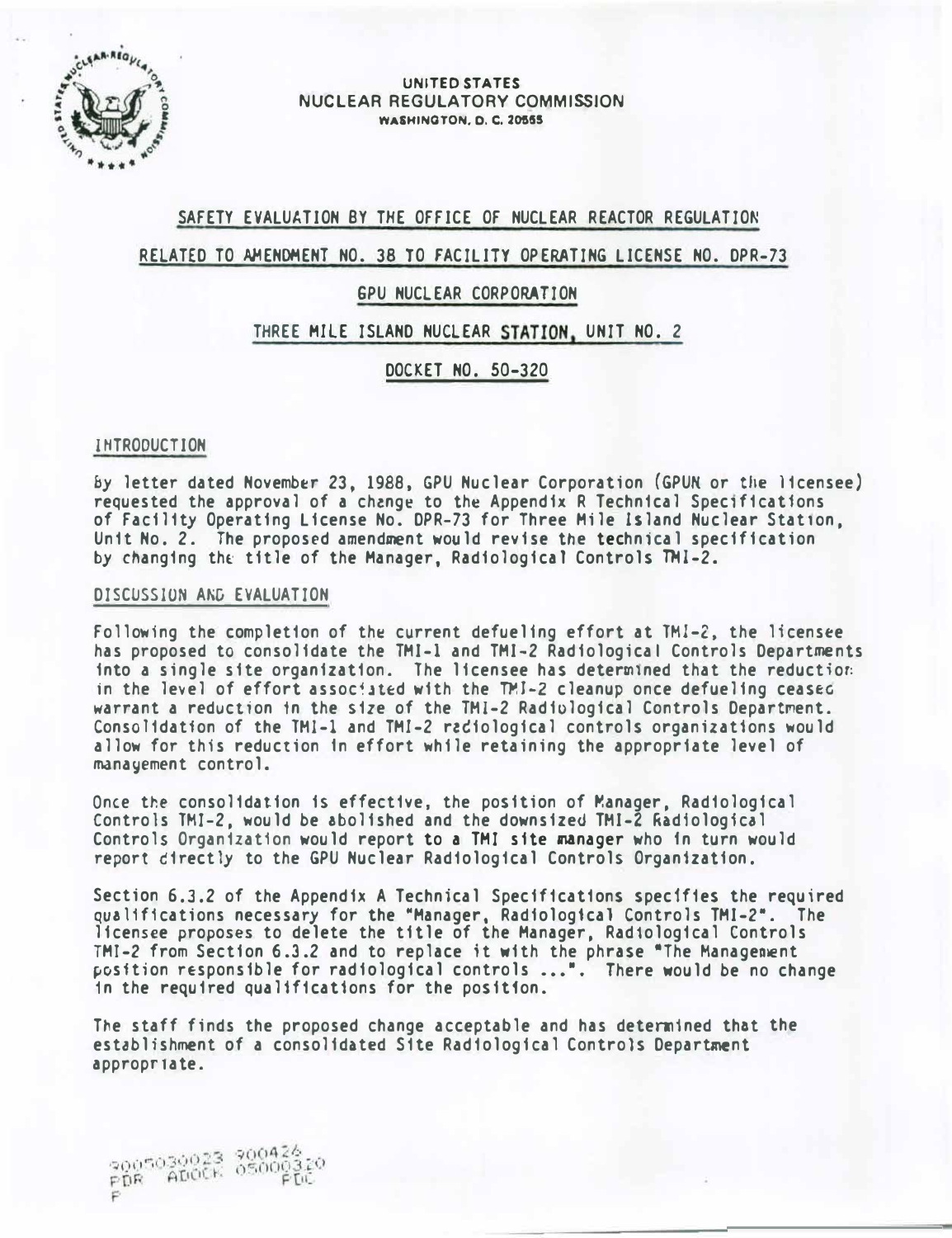#### ENVIRONMENTAL CONSIDERATION

This amendment relates to changes to administrative procedures or requirements. Accordingly, the amendment meets the eligibility criteria for categorical exclusion set forth in 10 CFR 51.22(c)(10). Pursuant to 10 CFR 51.22(b), no environmental impact statement or environmental assessment need be prepared in connection with the issuance of this amendment.

### CONCLUSION

We have concluded, based on the considerations discussed above, that (1) there is reasonable assurance that the health and safety of the public will not be endangered by operation in the proposed manner, and (2) such activities will be conduct�d in compliance w1th the Commission's regulations, and (3) the issuance of this amendment will �ot be inimical to the common defense and security or to the health and safety of the public.

Principal Contributor: �ichael T. Hasnik

Dated: April 26, 1990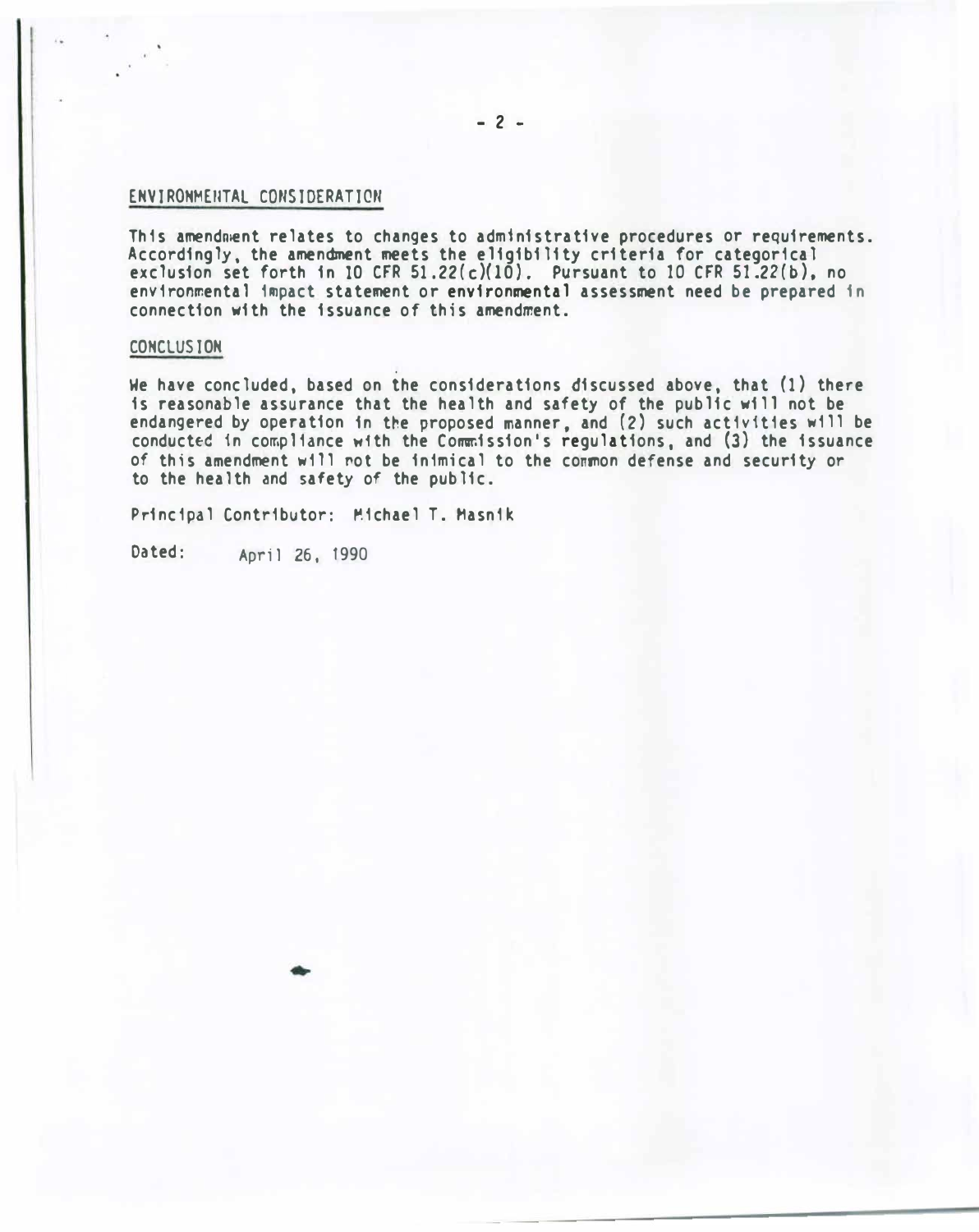## ORGANIZATION PLAN CHANGE 23

# FACILITY OPERATING LICENSE NO. OPR-73

# DOCKET HO. 50-320

Replace the following figures of the THI-2 Organization Plan with the attached figures. The revised figures are identified by revision number and contain vertical lines indicating the areas of change.

| Remove | Insert |  |
|--------|--------|--|
| 1.1    | 1.1    |  |
| 1.2    | 1.2    |  |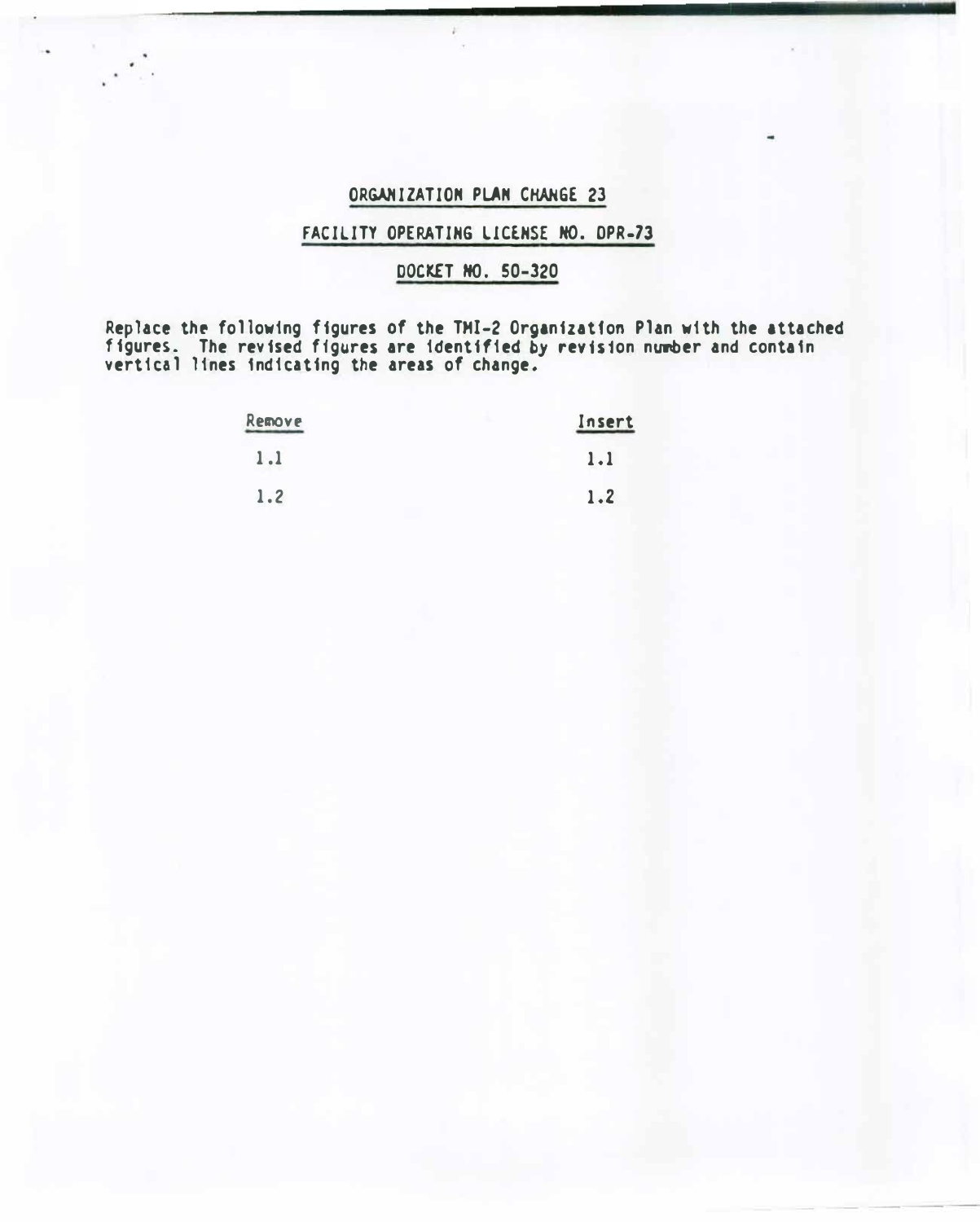

 $\lambda$